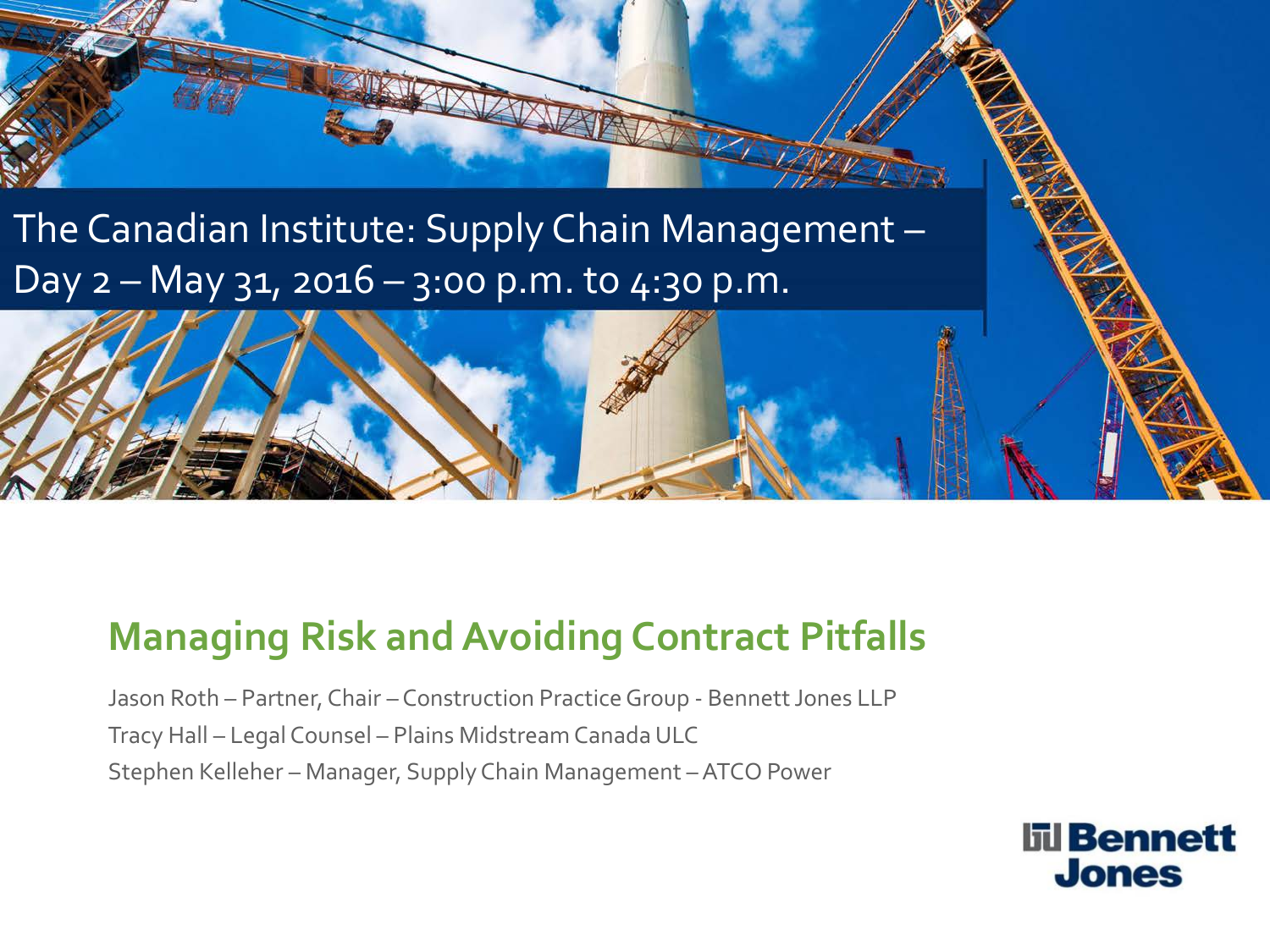

#### Workshop Agenda and Introductions

- *A. Overview of the typical Contract Lifecycle – Construction Contract*
- *B. Managing Risk Contract and Procurement Planning Phase*

**Break (10 minutes)**

- *C. Execution and Contract Administration Risks*
- *D. The Renegotiation*

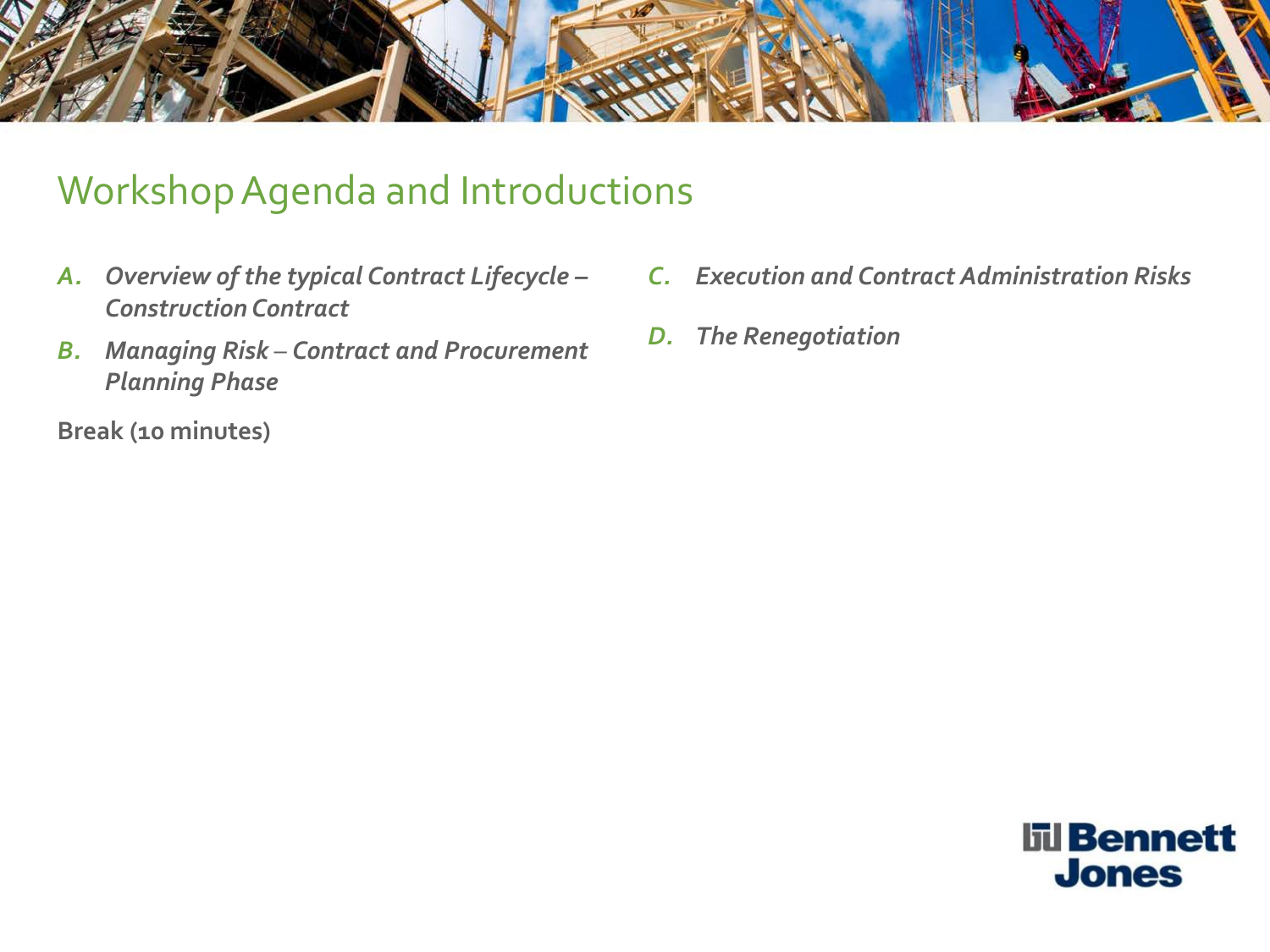

# **A. OVERVIEW OF THE TYPICAL CONTRACT LIFECYCLE – CONSTRUCTION CONTRACT (5 MIN)**

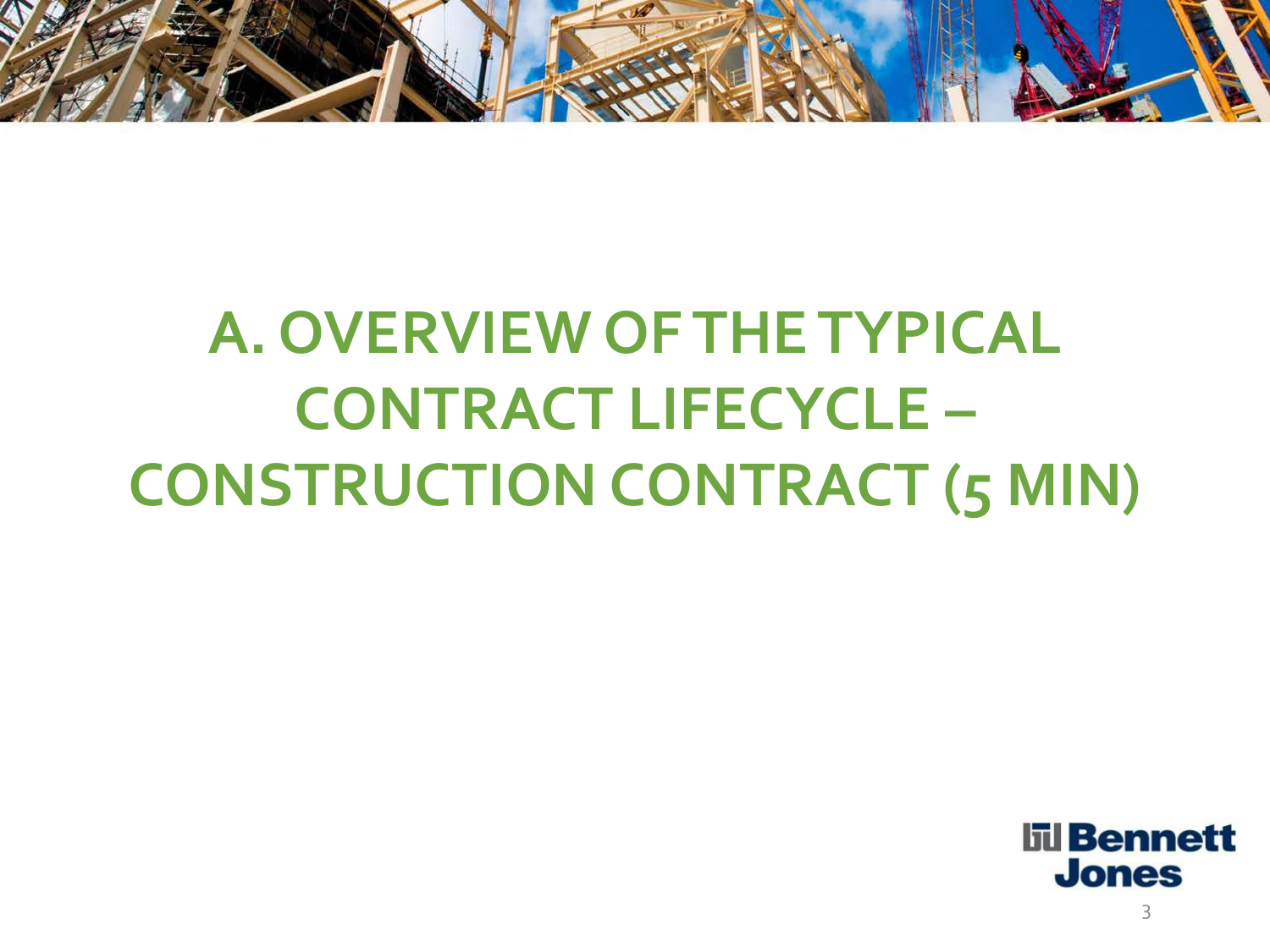

#### *Contract Lifecycle – Construction Contract Example*

#### *Planning Phase*

- Preliminary Investigations by Owner (Project Scope)
- Engineering and Design Needed for Contract

Owner Deliverables: Sufficient Scope for pursuing scope

#### *Procurement "Buying" Phase*

• Procurement

Deliverable: Form of RFP/ITB; Signed Contract

#### *Execution and Contract Administration Phase*

- Managing Change Construction, Commissioning and Warranties
- **Warranty Period**
- Dispute Resolution

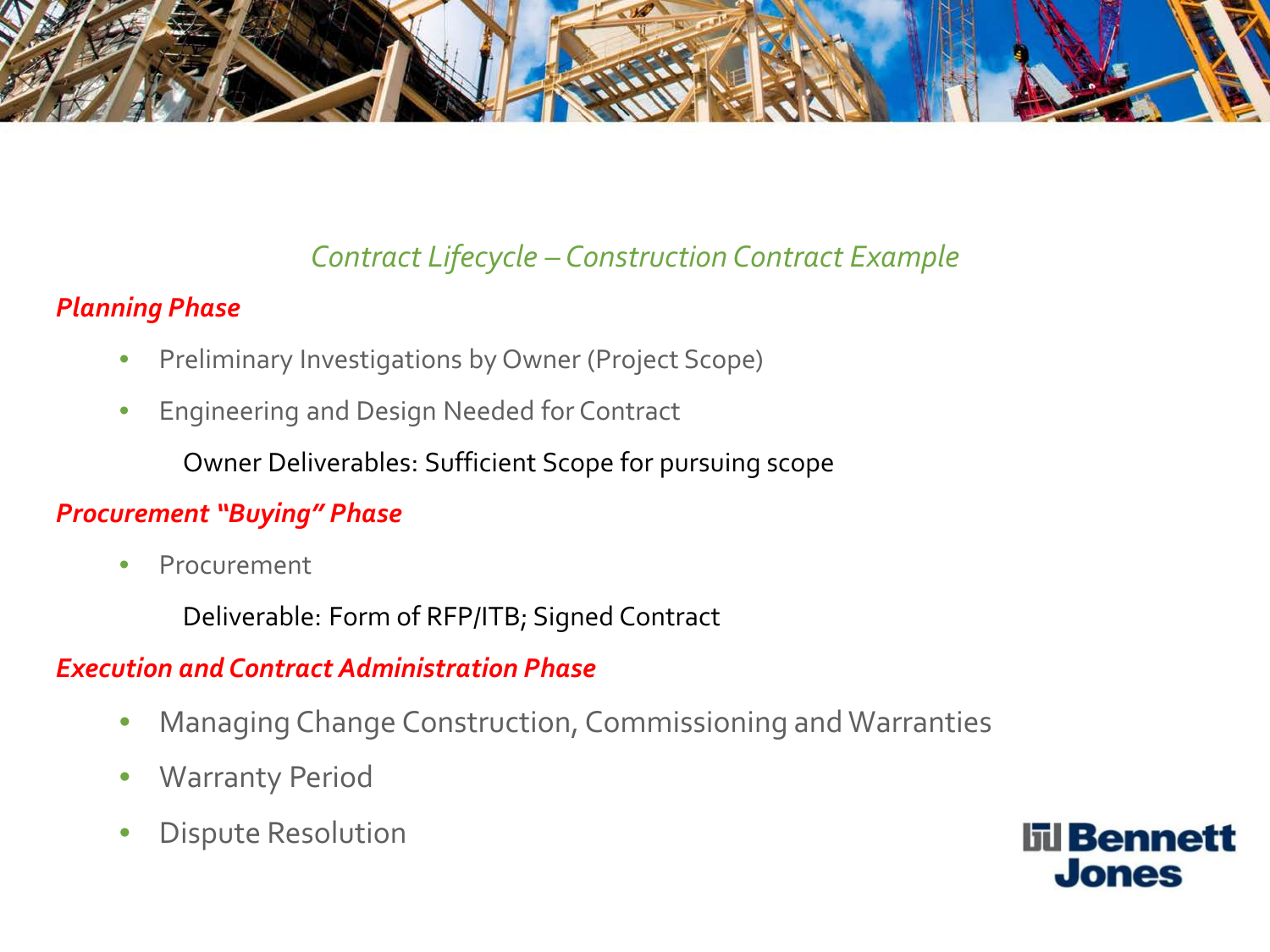

# **B. MANAGING RISK – CONTRACT AND PROCUREMENT PLANNING**

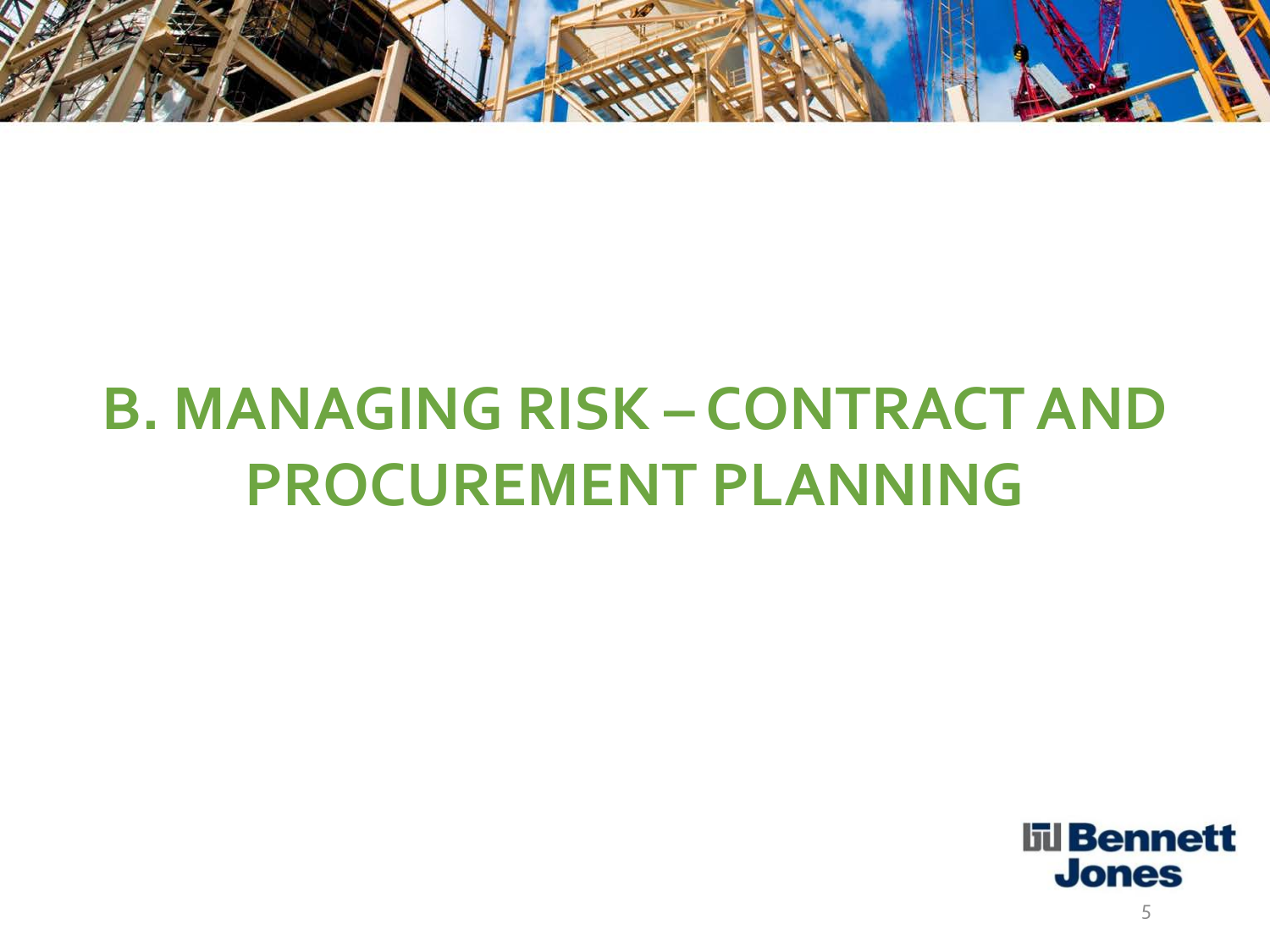

#### B.1 Risk Management –General Principles

- Owner owns the risk unless it is clearly transferred to the contractor
- Party best able to manage and mitigate the risk should bear it
- Party who can bear the risk at lowest-cost should bear it
- Party who may best evaluate the risk or benefit from its assumption should take it
- Identify and evaluate risks before forming a contract for use in procurement

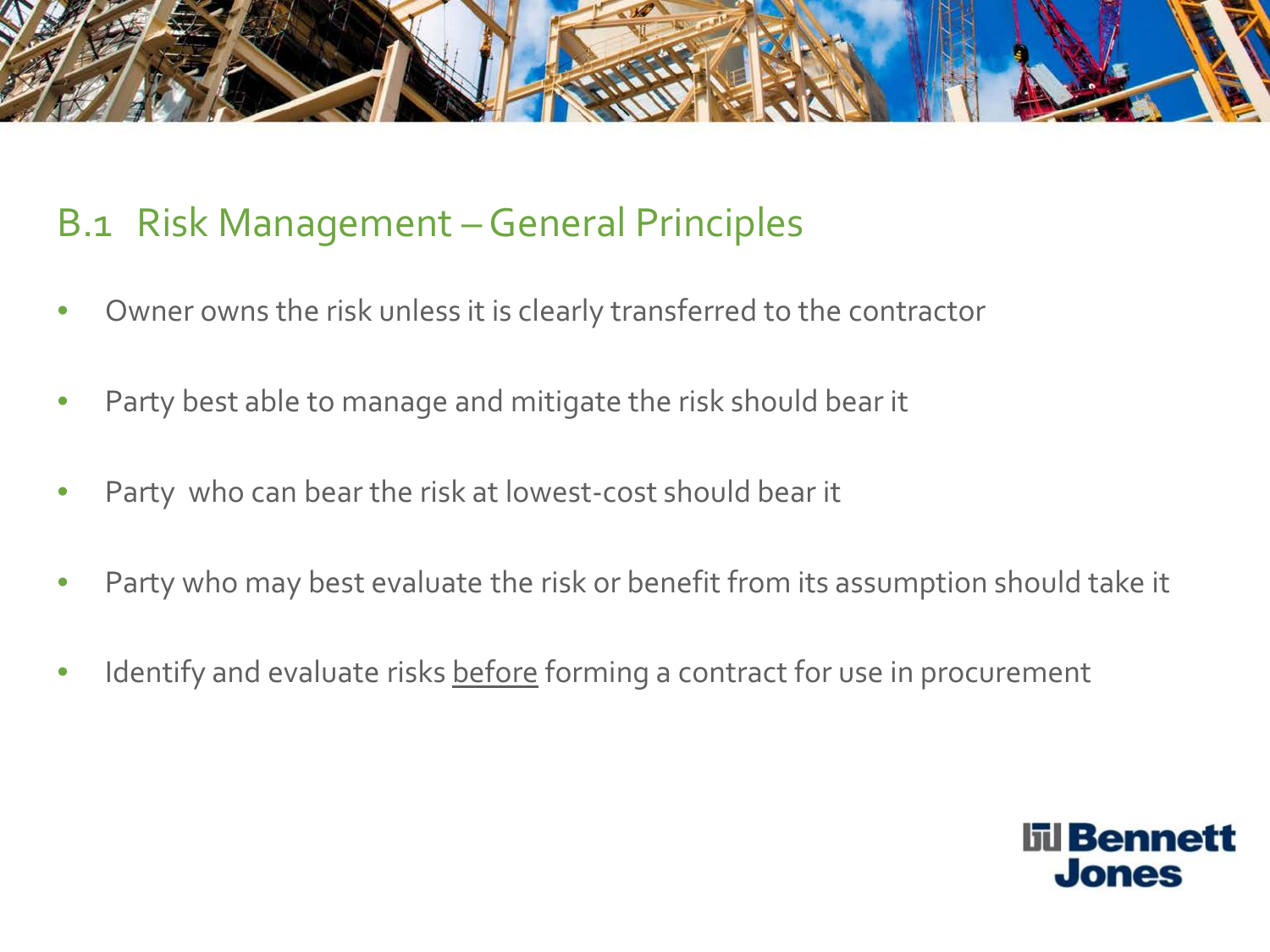

#### B.2 Contract Planning Phase – Managing Risk

- Project Scope and Timing
- Who needs to be involved?
- Project Risks Best borne by owner? Best borne by Contractor?
- Available Owner Expertise/Resources
- Available Contractors and Risk Appetite For Project ("market")
- Consequences of Failure on project: Schedule, Cost, Warranty, Reputation

*Do my contract and procurement process address the above? If not, fix.* 

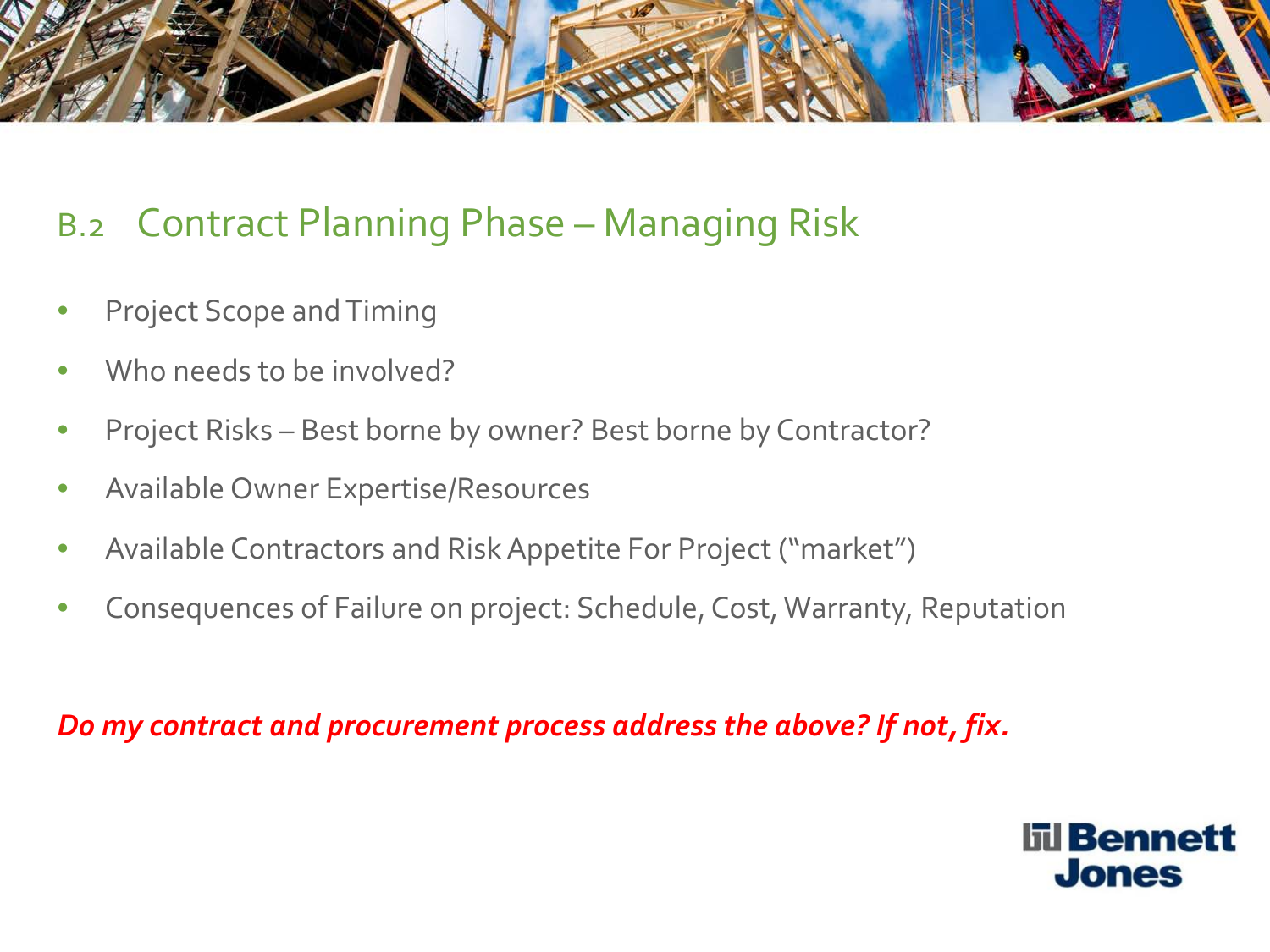

#### B.3 Procurement Phase – Managing Risk

- Sole Source vs. Competitive Tender
- Legal Obligations arising out of Tender
- Flexibility in Bid Process? Shortlisting
- Time vs. Price Considerations? What is more important?
- Set timing expectations early

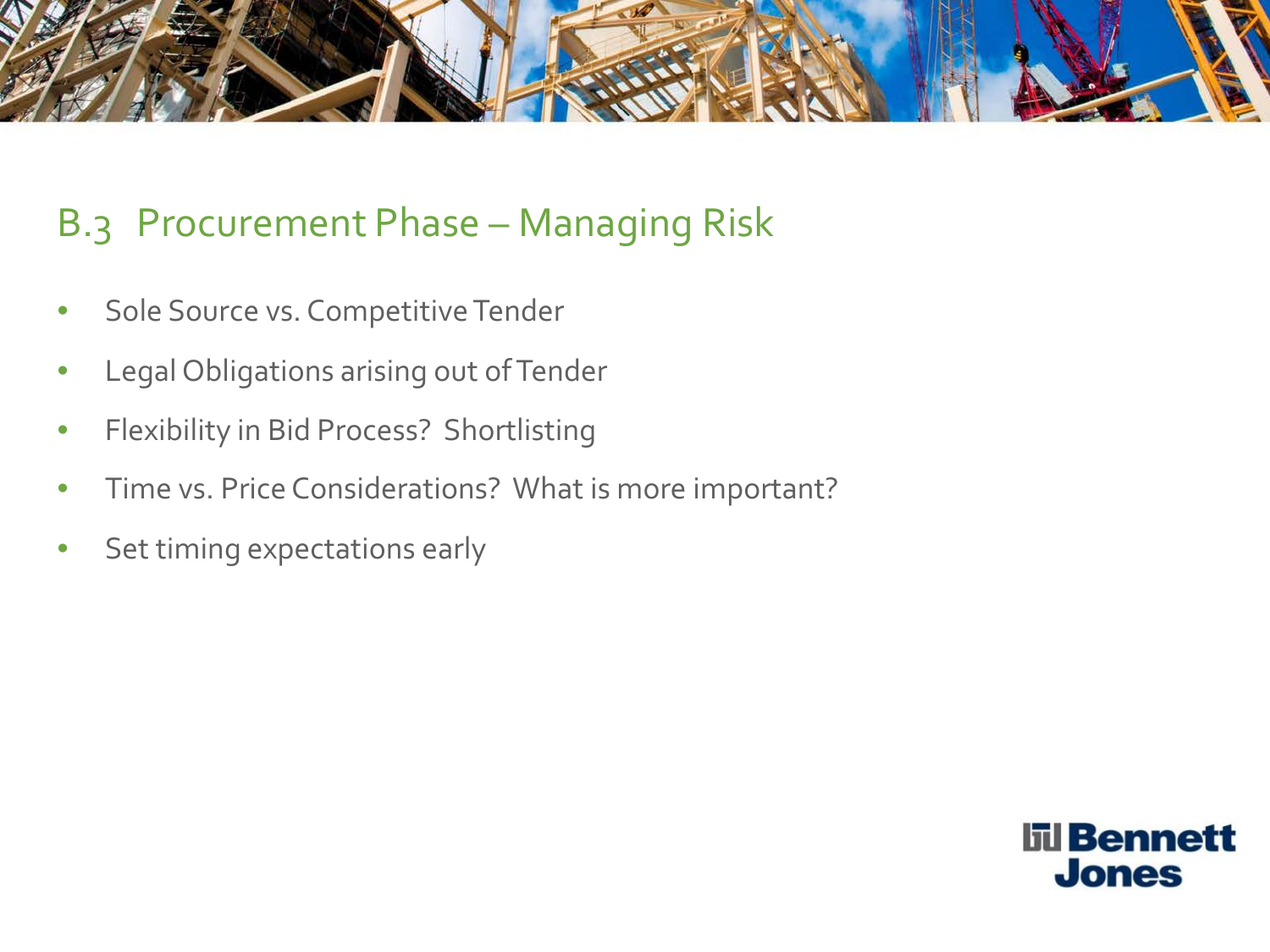

B.4 Workshop Problem #1 – Contract Planning and Procurement Phase

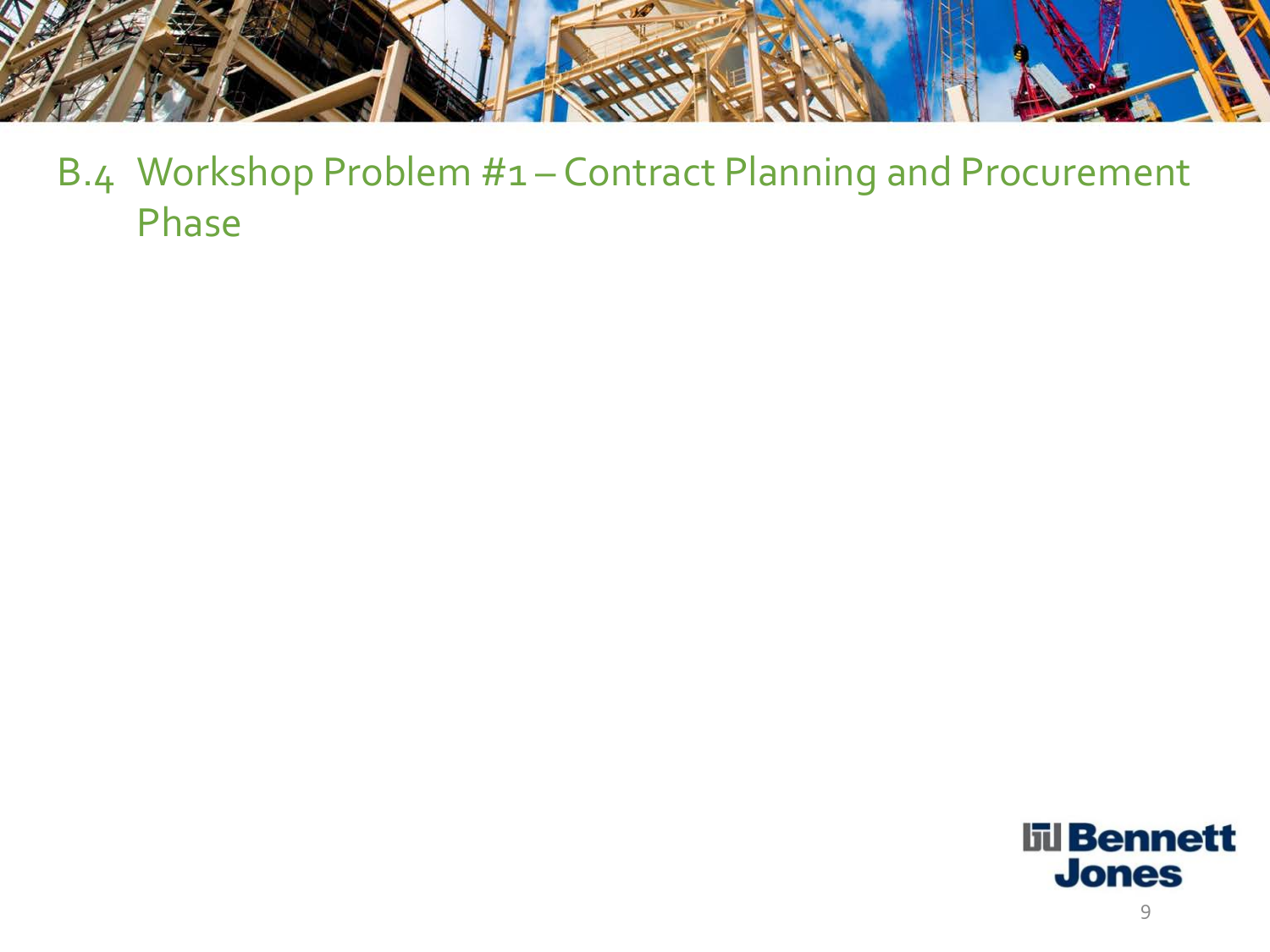

Break *(10 min)*

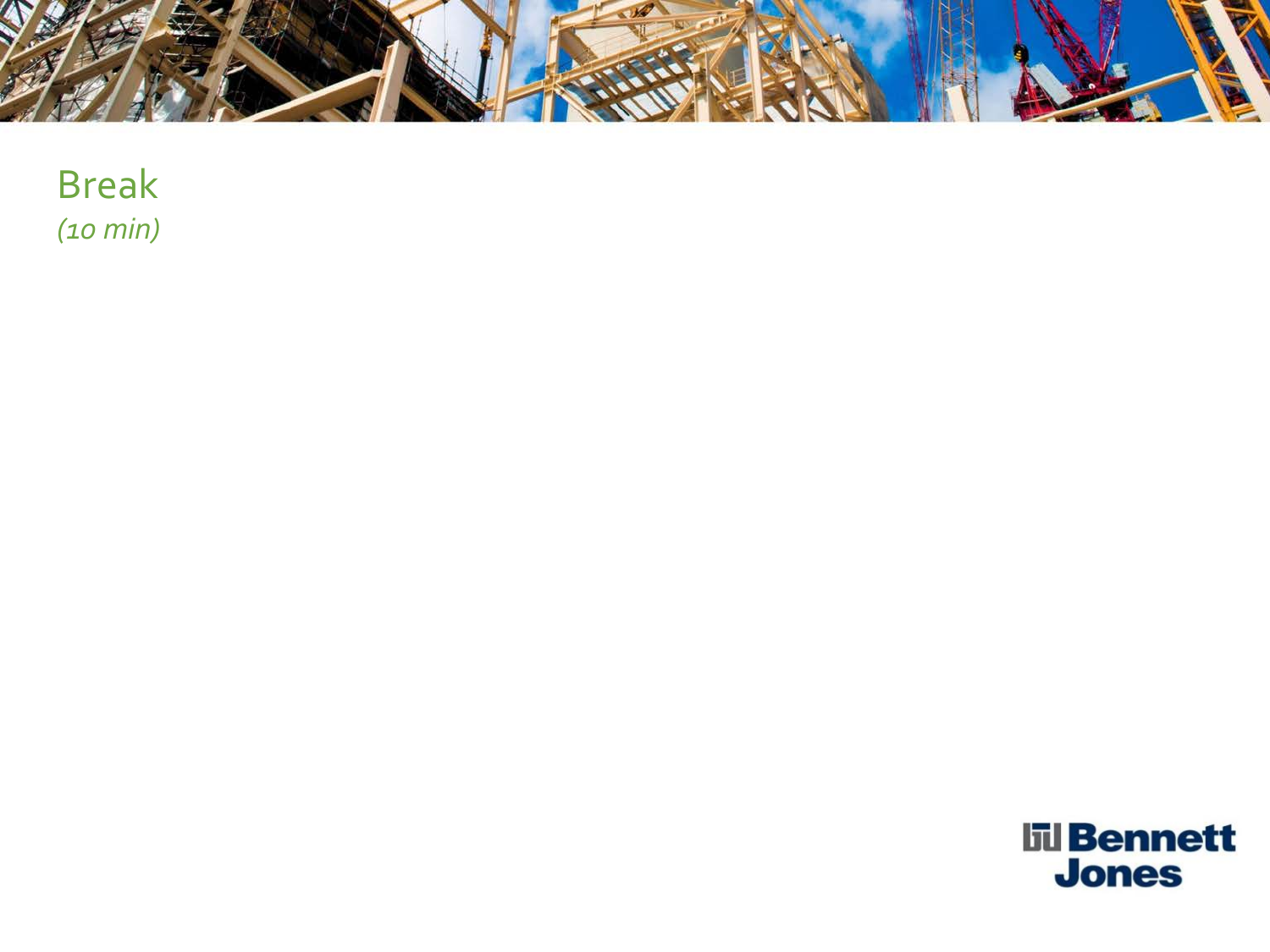

## **C. EXECUTION AND CONTRACT ADMINISTRATION RISKS**

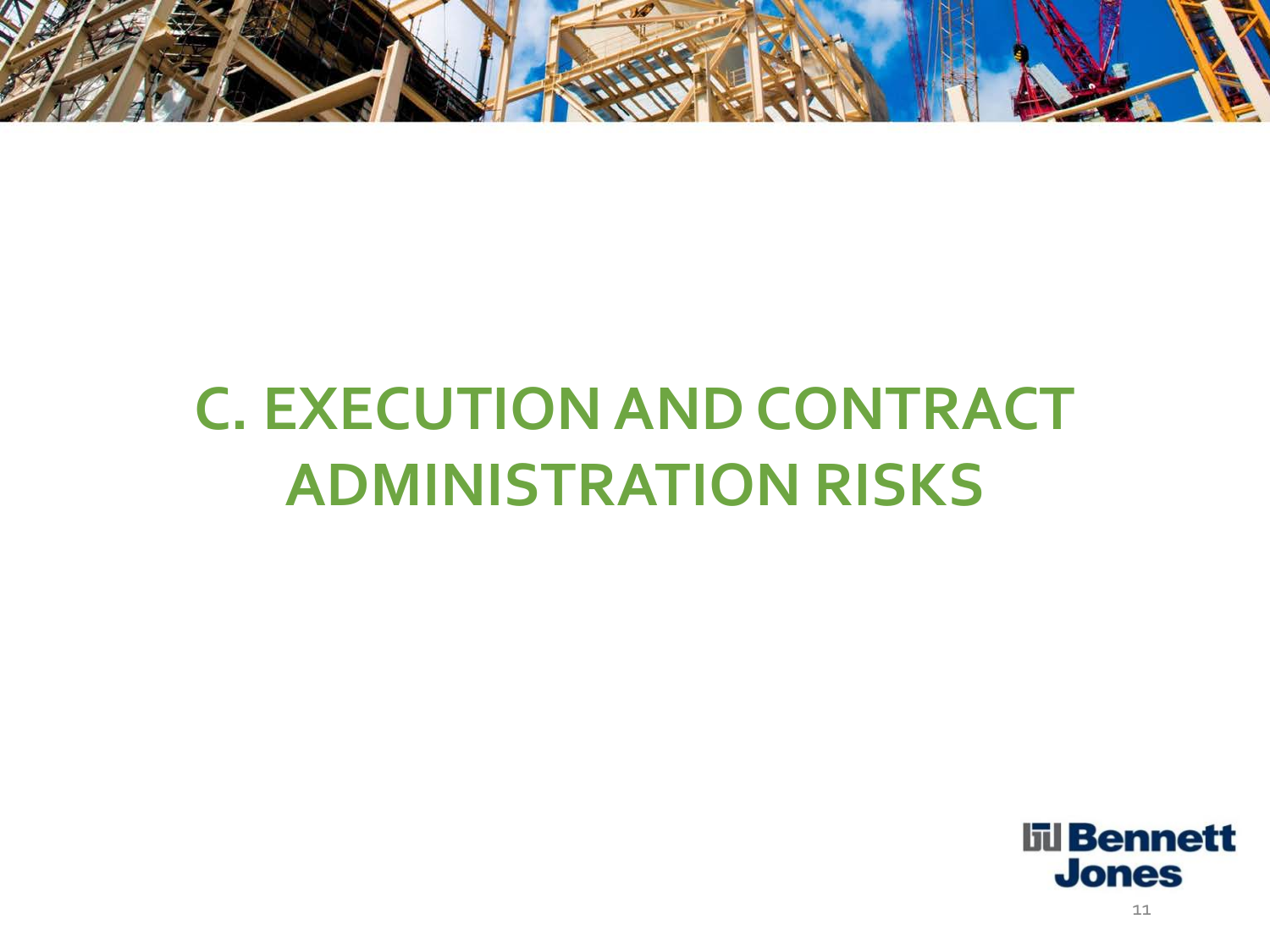

### C.1 Managing Change - Be Prepared and Follow the Contract

- Know and follow the contract
	- Do you have the latest contract with all of the amendments and agreed change orders?
	- Review and follow key provisions
		- Change order provisions and response time
		- Know your scope and time
		- Ensure contractor is following its obligations which internal individual is responsible for this?
		- Duty to notify/Don't waive rights
- Ensure Commercial and Legal is aware of the contract admin process and status
- Manage communications where are your documents? Record keeping
- Prepare for a dispute
	- Consider forming claims team early in contract to deal with issues early

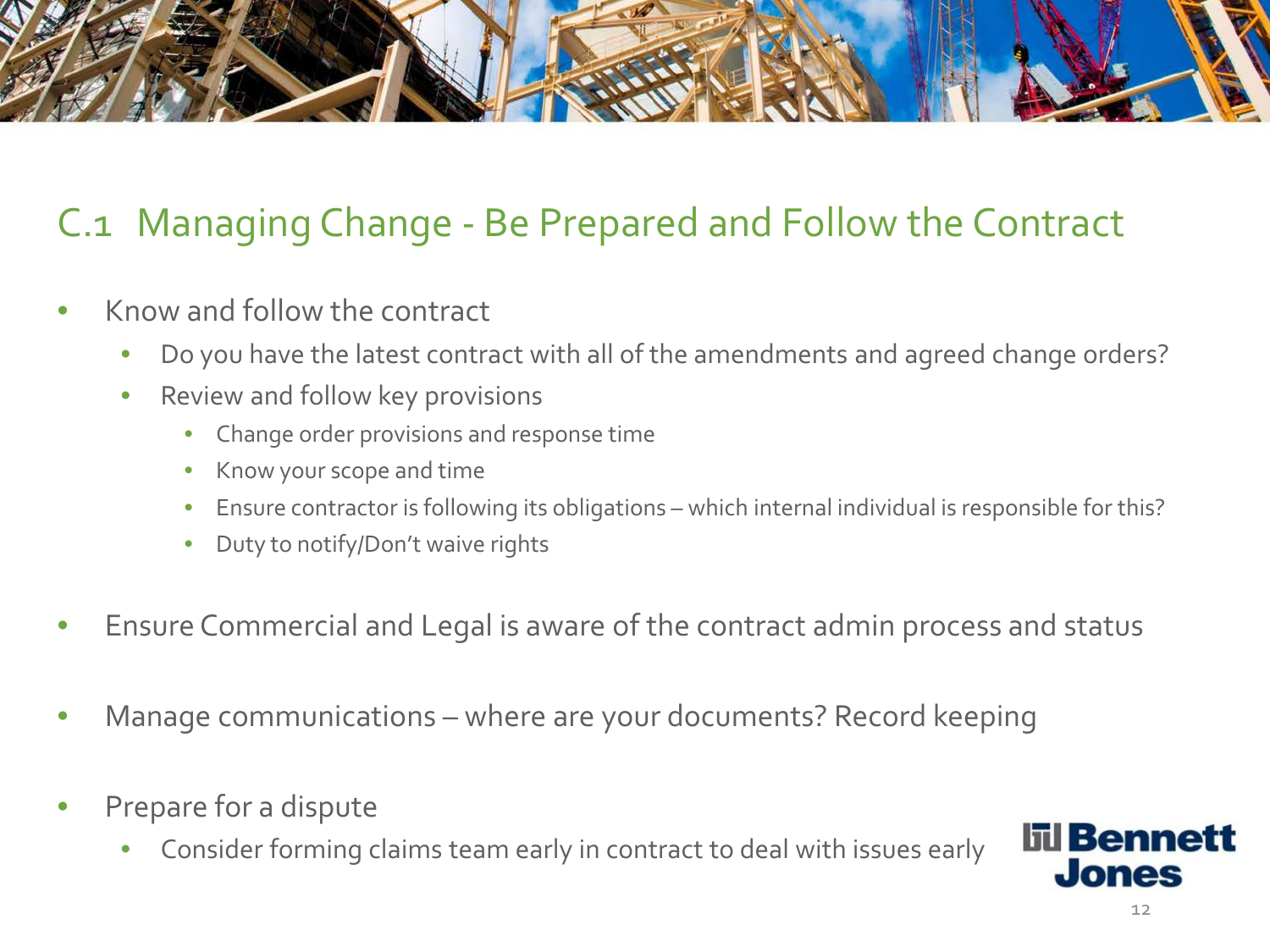

#### C.1 Managing Change -Why do we care?

- Risks resulting from failure to manage changes:
	- $\checkmark$  Project disruption
	- Schedule delays
	- $\checkmark$  Increased costs
	- Decreased labour efficiency
	- Warranty claims and rework
	- Lost profits
	- Safety Concerns
	- $\checkmark$  Disputes, litigation or arbitration
	- $\checkmark$  Reputational impact

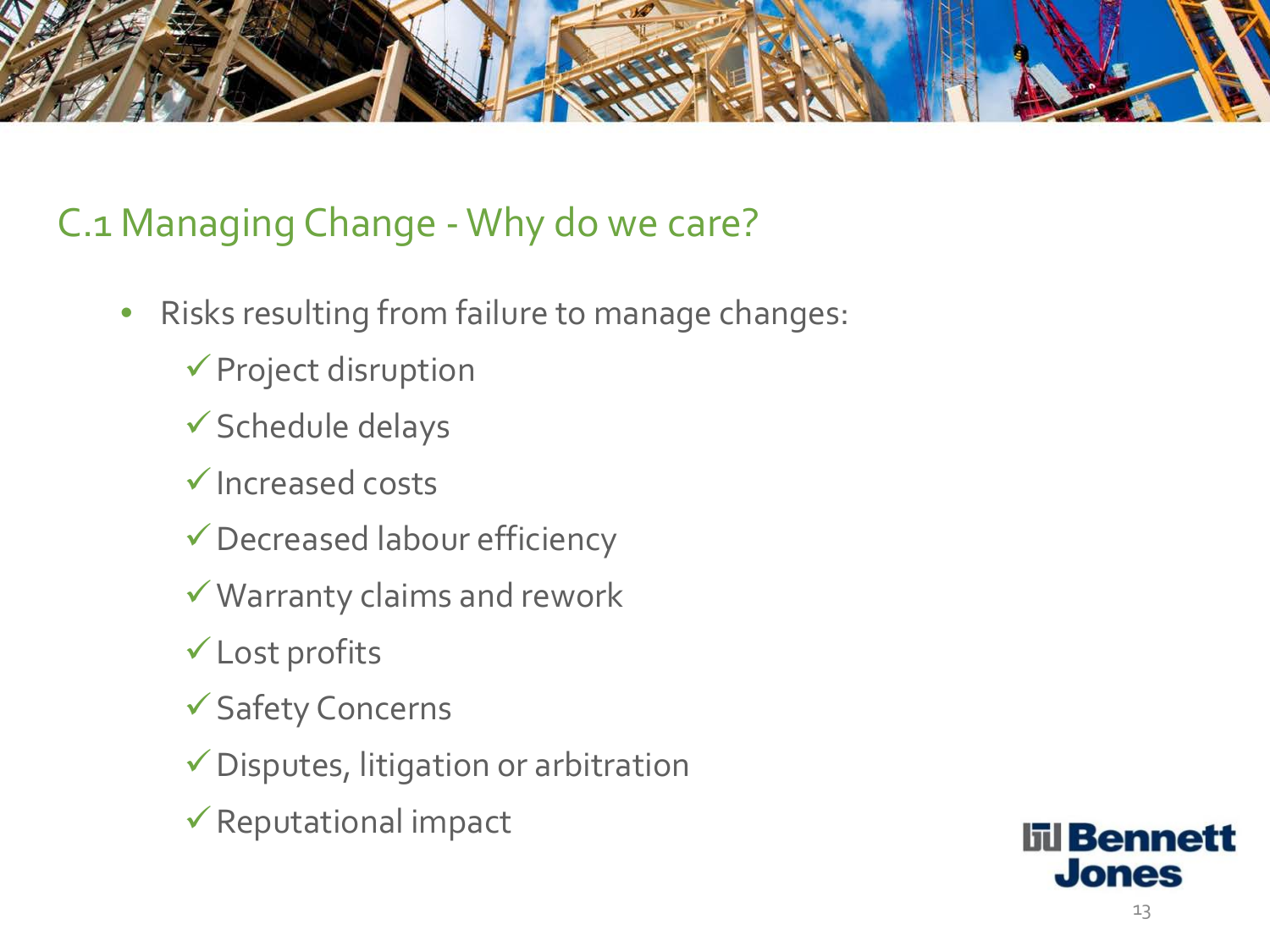

### C.1 Managing Change – the Change Order

- Most likely source of adversarial relationships
- Common changes:
	- $\checkmark$  Drawing errors or omissions
	- Design changes
	- $\checkmark$  Direction of extra work
	- $\checkmark$  Disputes over whether work is included in contract scope of work or is extra
	- Unforeseen conditions
	- $\checkmark$  Substitutions
	- $\checkmark$  Cost changes (materials, etc.)
	- Force majeure
	- The 'verbal' instruction….

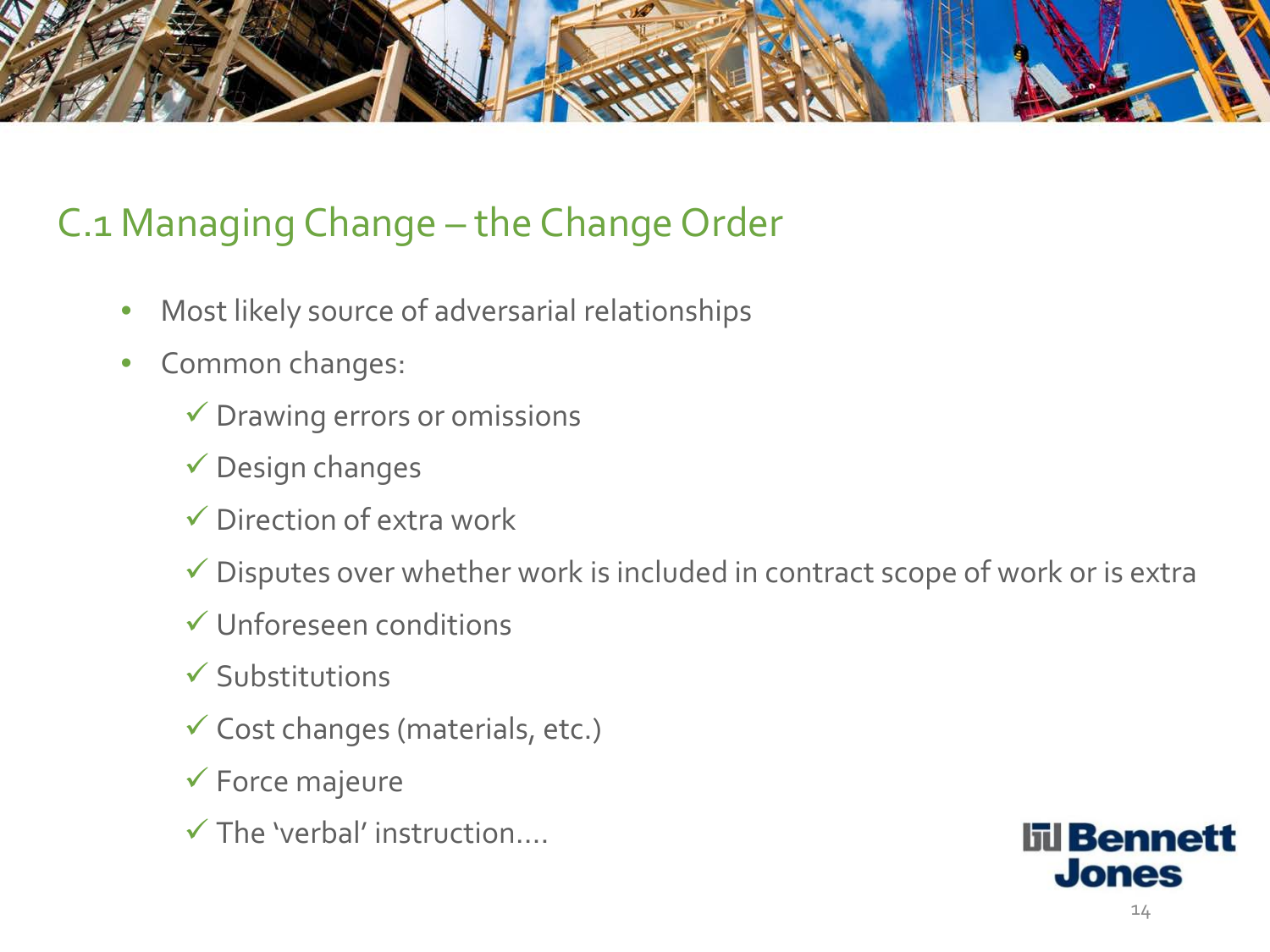

#### C.1 WorkShop Problem #2 – Managing Change

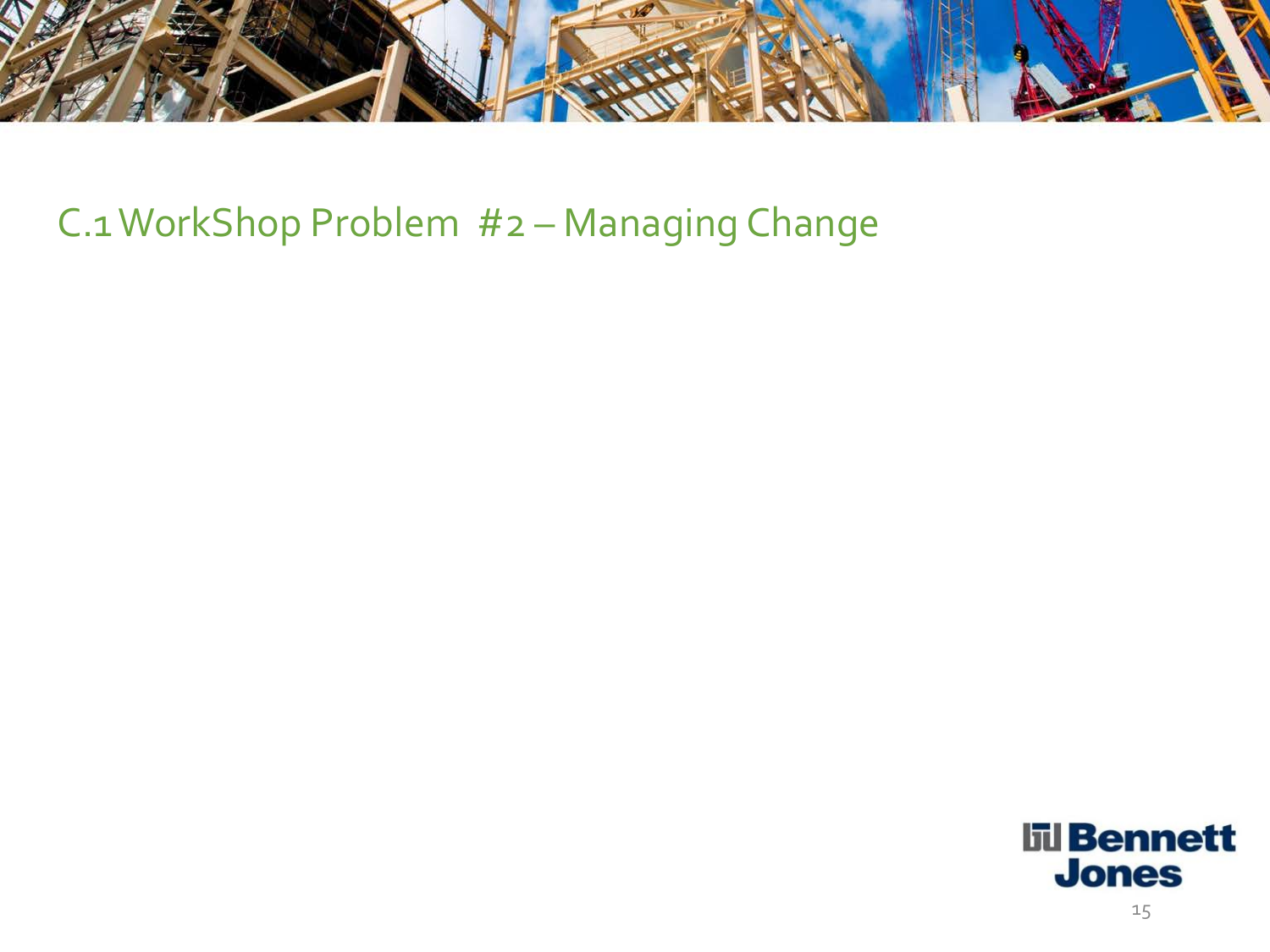

#### C.2 Managing Contractual Defaults

- They happen. How to deal with them is key
- Timely Notice to contractor and cure period
- Common Remedies for default
- Don't ignore the problem

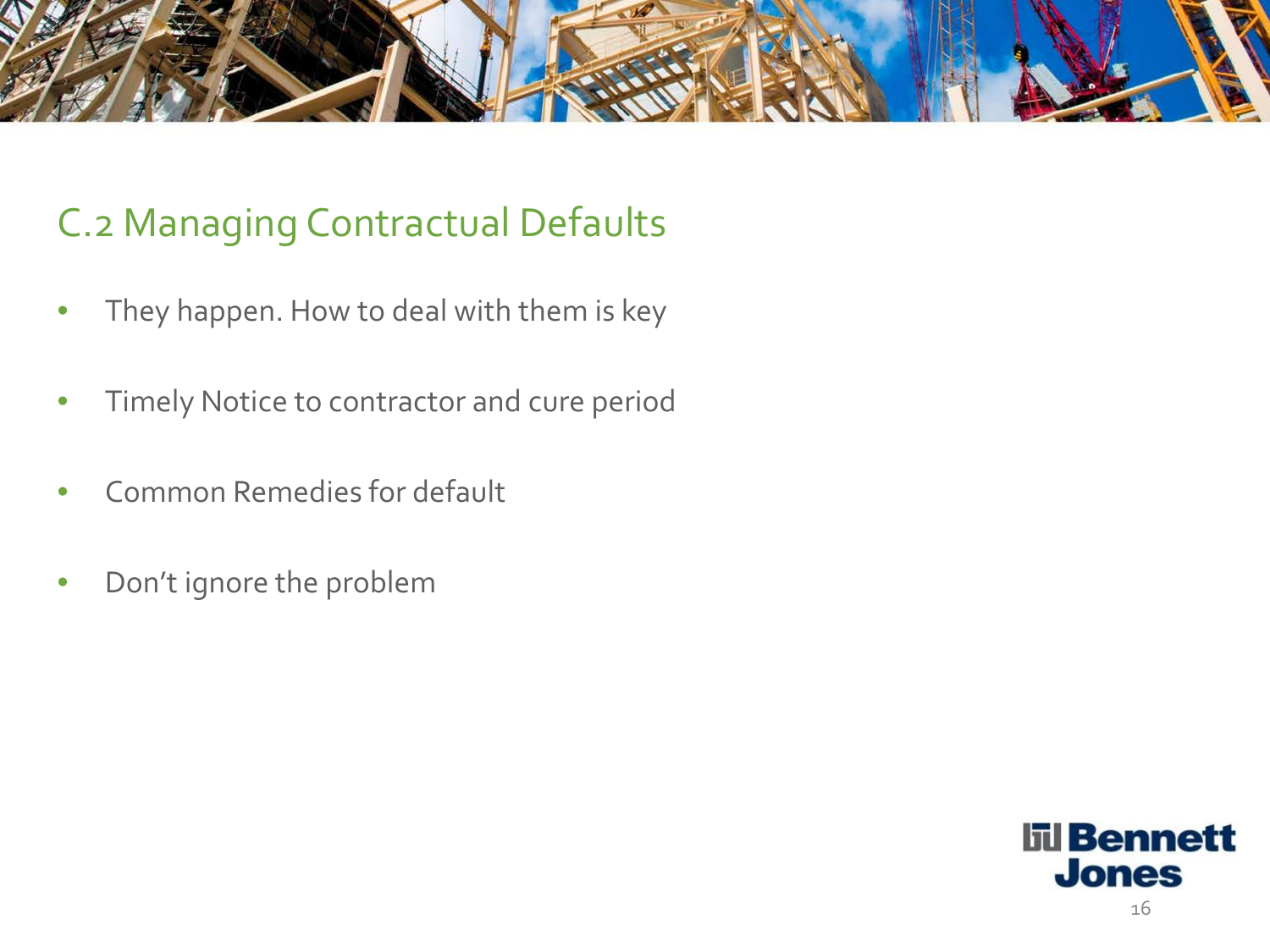

### C.3 Managing Contractual Delays

- Concept of schedule, time and breach in a contract
- Common contractual remedies and requirements
- Time at large
- They're going to be late. Now what?

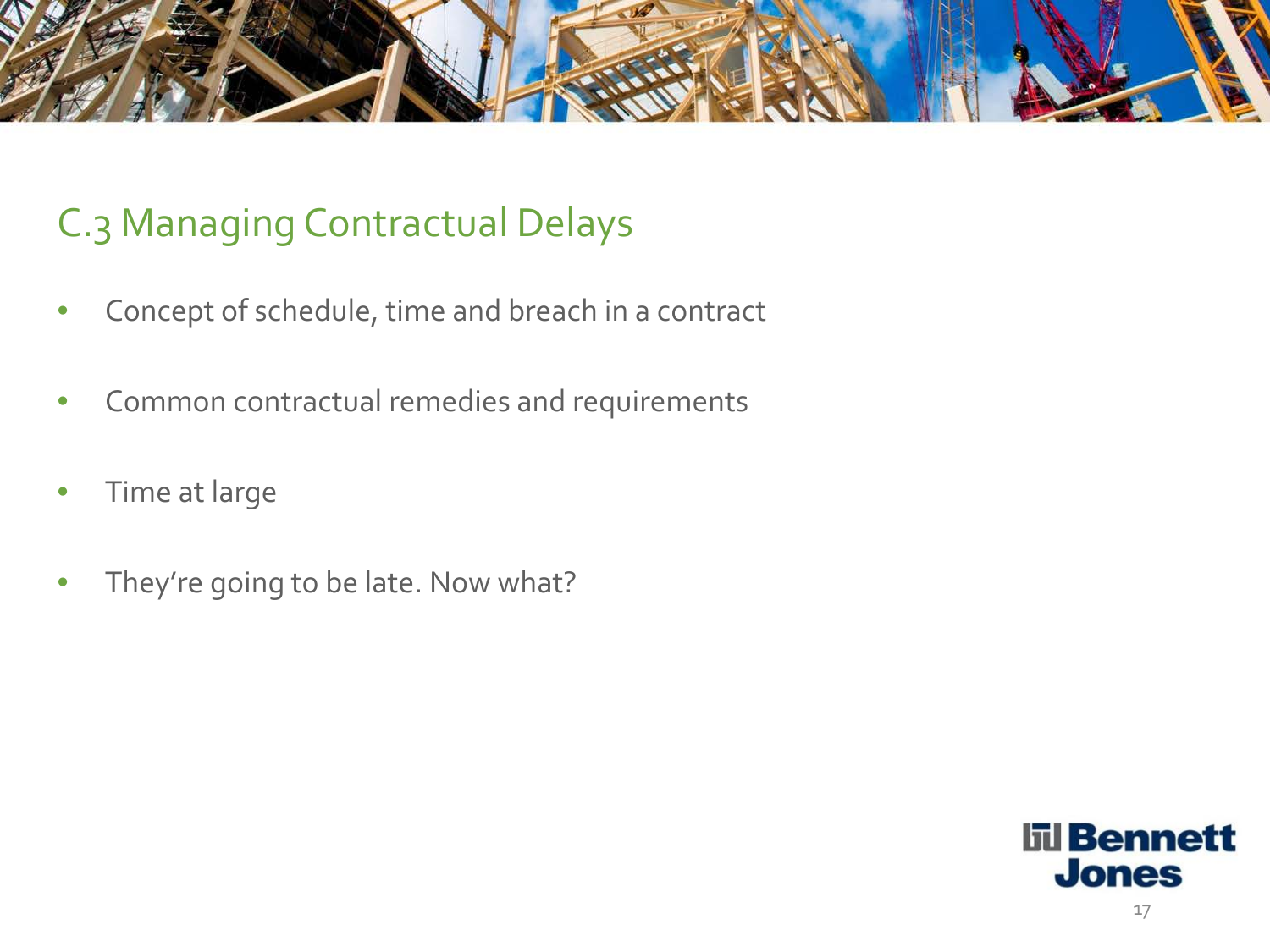

Workshop Problem #3 – Defaults and Delays

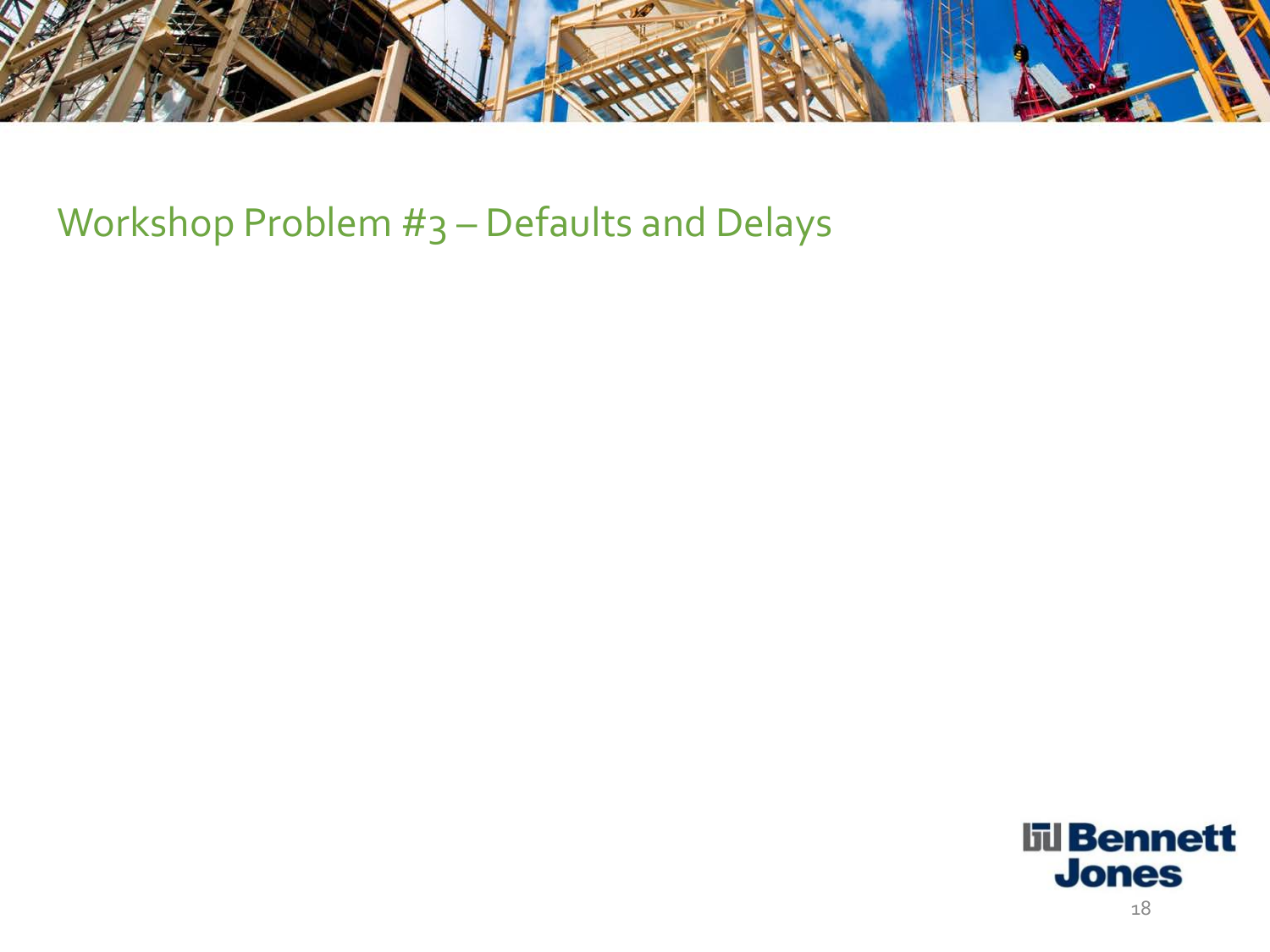

# **D. The Renegotiation**

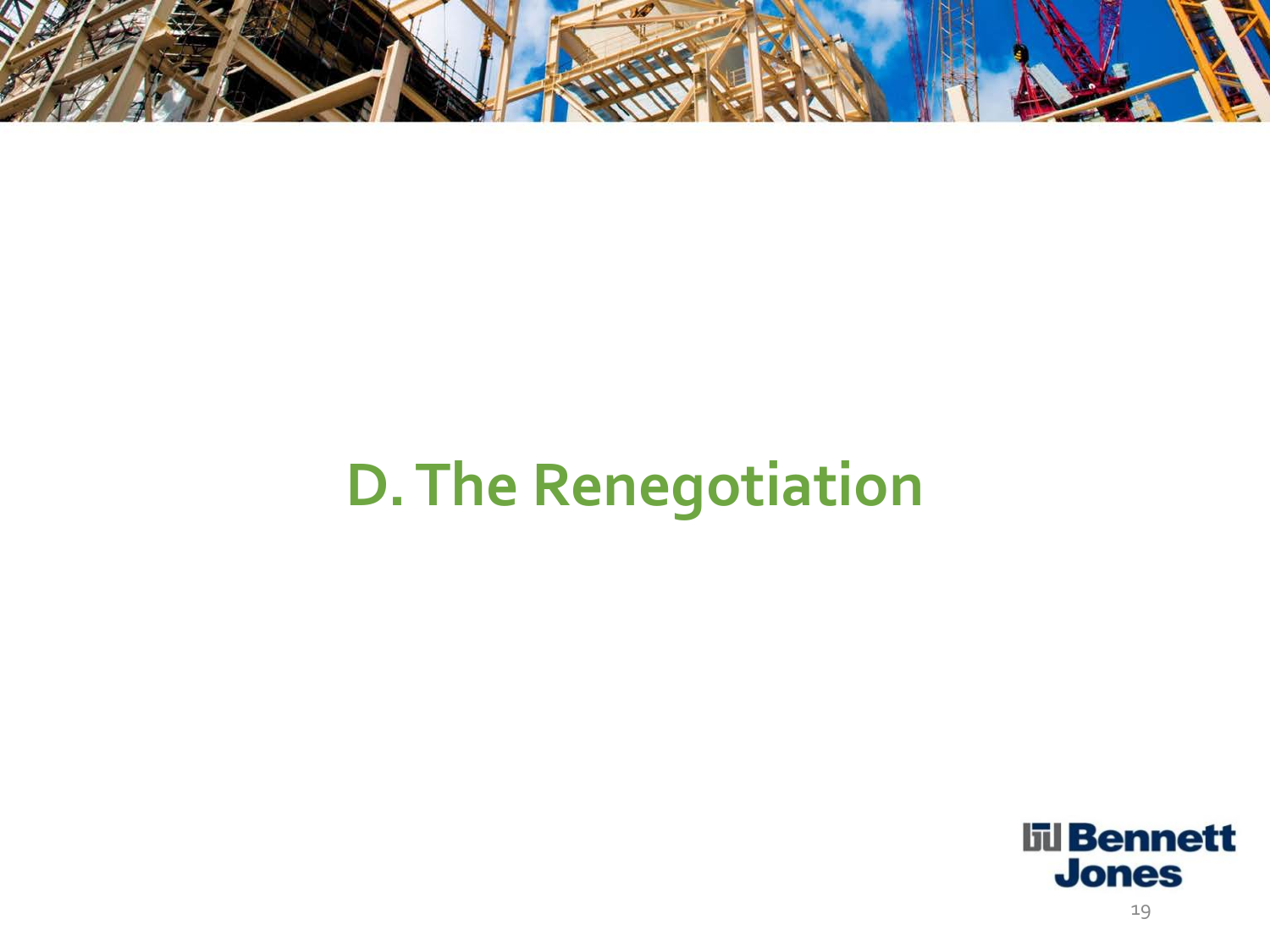

#### D.1 Why renegotiate? Owner perspective

- Realign the Parties
- Settle outstanding claims
- Get a better deal
- Get closer to "market"
- Cons:
- Time consuming
- Disruptive
- Better Business Deal?
- Award bad behavior

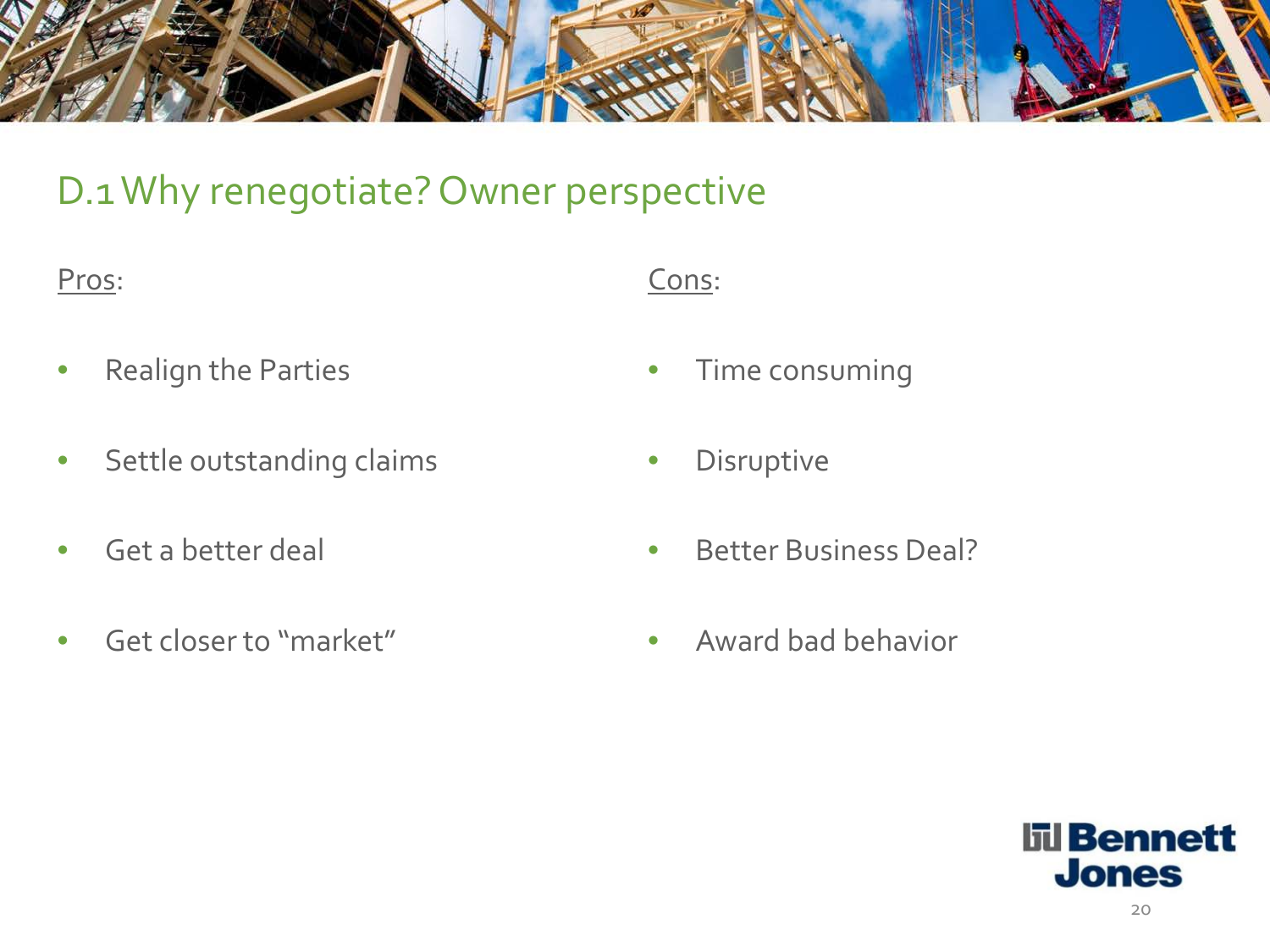

WorkShop Problem #4-The renegotiation